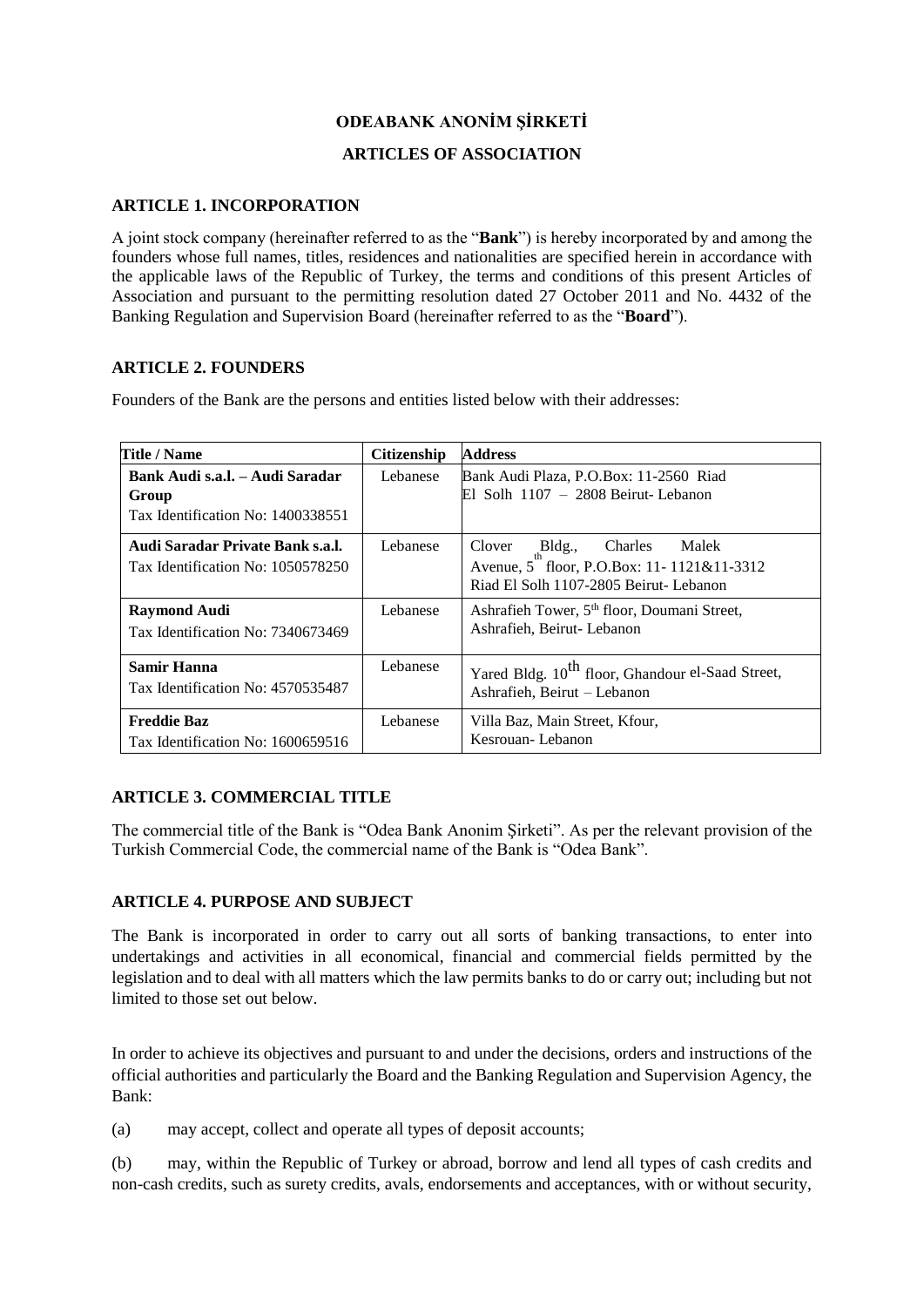and may borrow and lend loans by making deposits or otherwise, and may open letters of credit, and may confirm letters of credit opened by others, and may enter into other transactions with respect of letters of credit and guarantees or generally with respect to trade instruments;

(c) may effect and execute transactions such as "options", "commodities", "futures", "debentures" and all other types of derivatives, and all kinds of foreign exchange transactions, also including currency futures, and "factoring", "forfeiting", "repurchase" and "reverse repurchase" transactions, and may be enrolled in the present and future stock exchanges, and may trade in the stock exchanges;

(ç) may deal with internet and electronic banking business;

(d) may accept and collect deposits and carry out banking transactions by using ATMs;

(e) may engage in all kinds of activities with respect to credit cards and debit cards;

(f) may issue, enter into all types of legal transactions with respect to, establish pledges on, and accept pledges established in its own favor on, all and any capital market instruments of every kind and description which banks are generally authorized to deal with pursuant to the laws;

(g) may hire safe deposit boxes to its clients;

(h) may offer custody services for securities;

(ı) may buy and sell, import and export gold, silver and other precious metals, and may be enrolled in the present and future gold and other precious metal exchanges, and may trade in such exchanges;

(i) may deal with all types and kinds of banking activities, as well as industrial, investment and commercial activities and operations within the frame of the provisions of the Banking Law, the Turkish Commercial Code, the Capital Markets Law and other applicable laws and regulations and legislation associated thereto;

(j) may establish companies (including, without limitation, holding companies) or may participate in domestic or foreign companies already established or may take over, in part or in whole, existing companies or enterprises;

(k) may purchase, sell, enter into all types of legal transactions with respect to, establish pledges on, or accept or remove the pledges established in its own favor on, the capital shares, debentures, bonds and other capital market instruments of the present or future public law or private law entities;

(l) Provided that the necessary licenses are obtained from the Capital Markets Board, the Bank can carry out capital markets activities; it can buy, sell the debt instruments, treasury bonds and bills as well as any sorts of capital markets instruments to be issued by Republic of Turkey and all kinds of public and private institutions and can make any kind of legal savings, can pledge, put lien thereon and release them in favor of the Bank.

### Issuances of Debt Instruments

Board of Directors is fully authorized to issue, domestically or internationally, bonds, commercial bills, profit & loss sharing certificates, bank bills with premium, which can be exchanged with share certificate and which are registered or transferable in other types as well as participating or nonparticipating similar debt instruments or convertible bonds, asset guaranteed securities and other debt instruments, which are deemed as debt instruments by Capital Markets Board as per their nature, and further authorized to take decisions for completing issuance transactions up to the highest level that Capital Markets Law and the provisions of the related legislation allow and authorize the Banks and within the scope of the principles set out under the Capital Markets Law and the provisions of related regulation.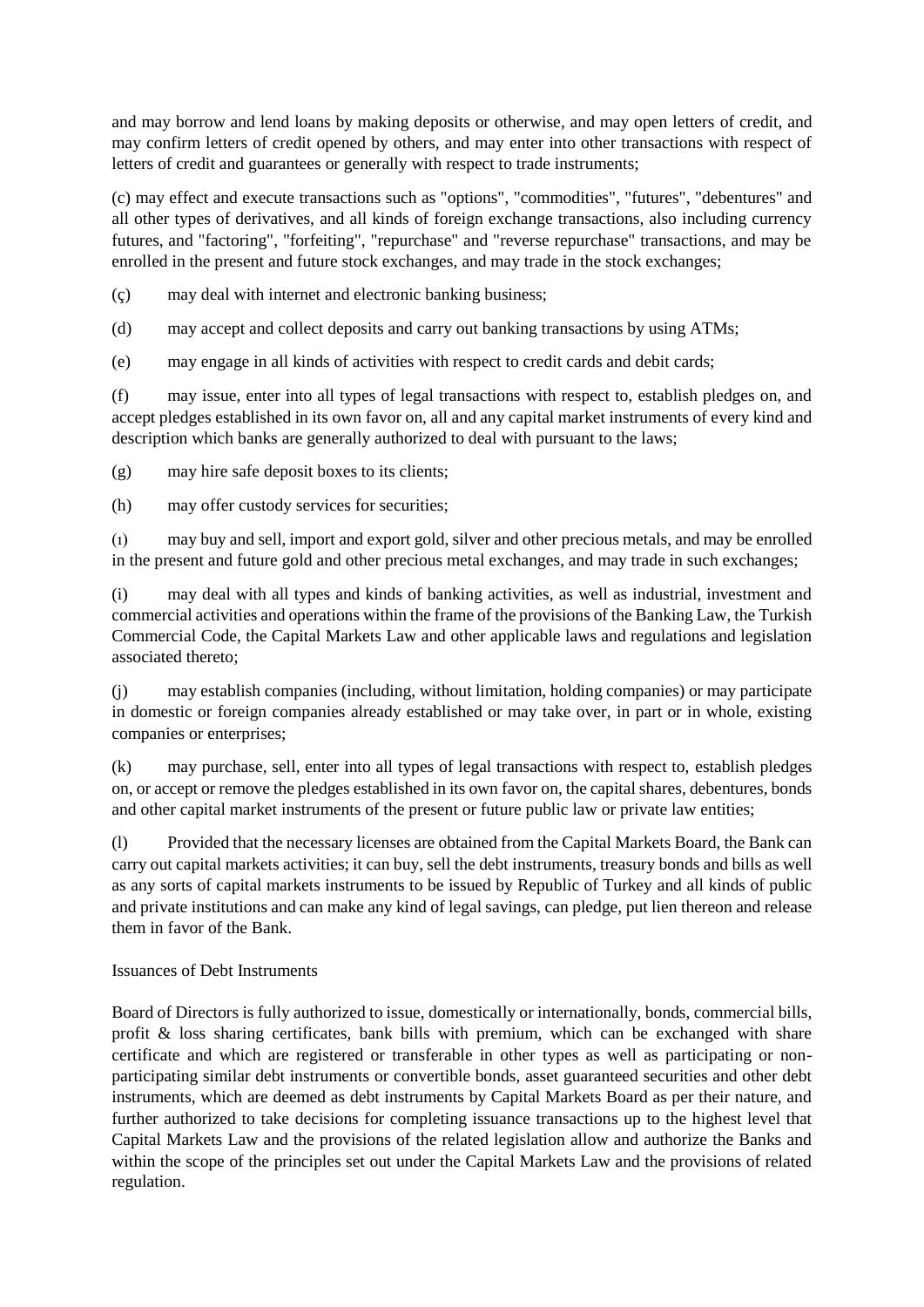(m) may deal with trade representation, trade agency, insurance agency and commissioning agency businesses with respect to and within the limits of deposit collection and other banking transactions and services, and may intermediate in exports and imports, and may itself import and export goods within its fields of business and in order to achieve its objectives;

(n) may purchase and sell, enter into all types of legal transactions with respect to, establish mortgages and pledges on, and remove and annul mortgages and pledges established on, all types of commercial and industrial goods and commodities and real estates of every kind and description in accordance with the pertinent provisions of the Banking Law and by complying with the conditions specified in connection therewith; and may establish commercial enterprise pledges, and may accept pledges on movables, and may have mortgages, commercial enterprise pledges and pledges on movables established in its own favor, and may have them removed and annulled, and may enter into lease agreements;

(o) may deal with training, economic organization, advice and counselling services and activities with respect to the banking sector:

(p) may acquire, transfer or otherwise dispose of, and enter into all types of legal transactions on trademarks, franchises, licenses, and brand, model and trade names, and drawings, know-how and similar other intangible and intellectual property rights relating to banking;

(r) may support all and any social and cultural activities, and particularly training on banking, organization and modern banking systems for the sake of national growth and development; and may grant scholarship to talented persons for training, education and internship in Turkey and abroad; and may establish foundations and other institutions to that end, and may participate in the existing foundations and other institutions working for the same purposes, and may make cash and/or non-cash donations, gifts and grants to foundations and other institutions established or participated as above; additionally, the Bank may donate, support and help foundations and associations established for social purposes and educational institutions, universities and the other person, institutions and organizations and may become a member of foundations and associations.

(s) may follow up, study or cause others study, developments in local and global economic, financial, technical and banking sectors and markets, and publish publications in relation therewith;

(ş) may offer services for organization or reorganization of the present or future local or foreign banks, companies, institutions, entities and one-man companies, and render counselling and consulting services;

(t) if and when deemed necessary, may establish all types and kinds of companies (including banks) in Turkey or abroad, and may participate in the existing companies and banks founded for the same purposes, and may purchase their capital shares, and may take over all or a part of the capital shares of similar other banks and companies, and may transfer or sell these capital interests to others;

(u) may serve as correspondent or representative of local or foreign banks or other financial institutions, and may appoint them as correspondent or representative of the Bank;

(v) may offer and give intermediation (brokerage), advice and counselling services to public or private sector entities on financing, project finance, demergers, mergers and acquisitions, type change of companies, company restructurings, privatization, public offering of shares, issuing of securities, and investment and transfer of equity, stocks and share certificates, and feasibility studies and sector researches, and counter-trade, within the limits specified by the Banking Law and other applicable laws and regulations;

(y) may deal with other national and international banking services and transactions which banks are authorized or will be authorized by the laws; and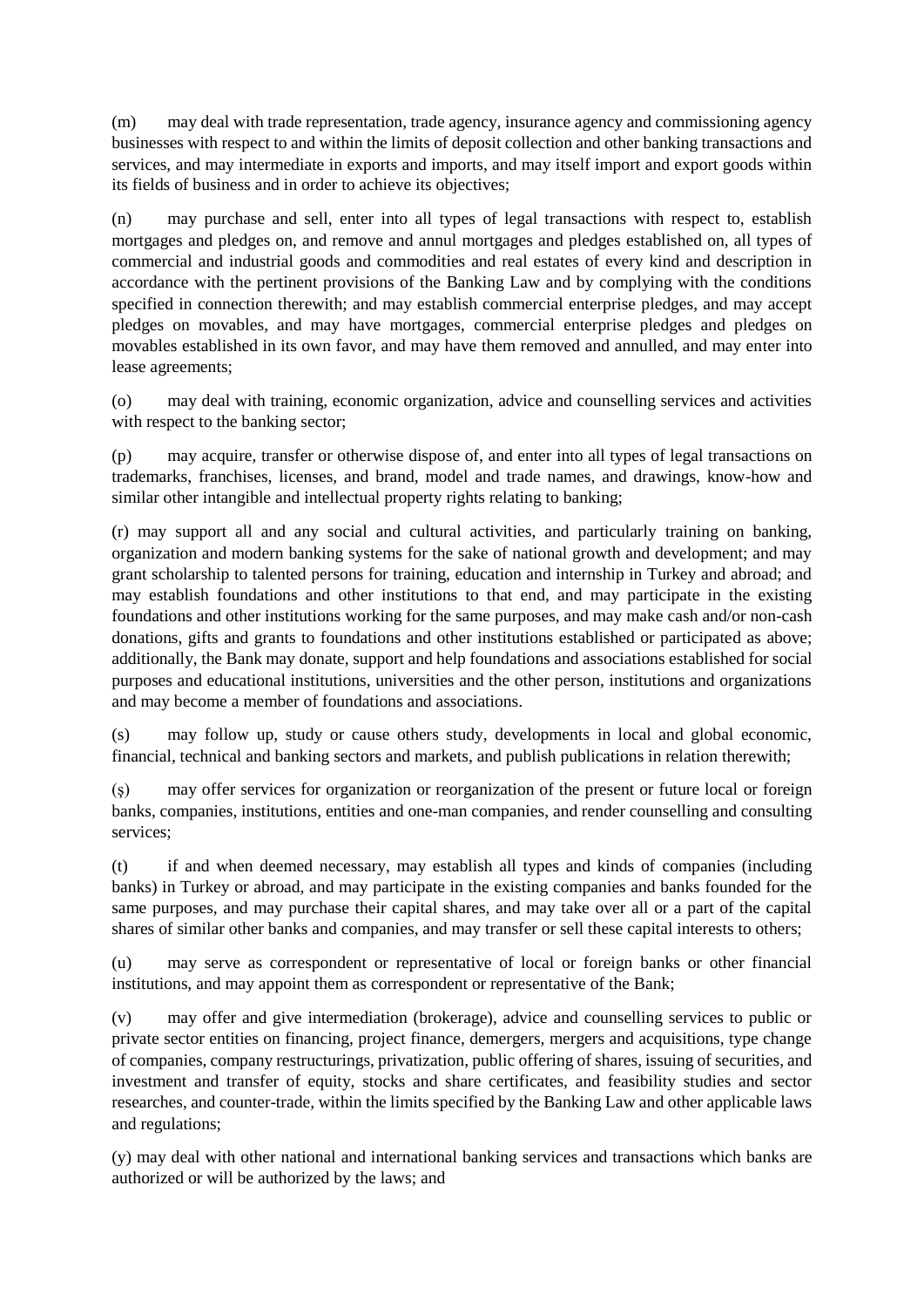(z) may conduct all transactions permissible under the banking and capital markets legislation, as well as any other legislation applicable to the banks encompassing any changes that may take place in these, in the future; provided that the Bank obtains necessary permissions required by the related legislation.

# **ARTICLE 5. HEADQUARTERS AND BRANCHES**

The Bank's administrative head offices are located in Şişli, Istanbul and at the address of Esentepe Mahallesi Büyükdere Cad. Levent 199 Apt. No:199/119 Şişli/İstanbul.

In case of a change of address, the new address shall be registered with the trade registry and announced in the Turkish Trade Registry Gazette and additionally notified to the Turkish Republic Ministry of Trade, Banking Regulation and Supervision Agency and to the authorities determined by law. Notices that are delivered to the registered and announced address of the Bank shall be deemed to have been served to the Bank. Failure of the Bank to have its new address duly registered and announced within due legal period after leaving its previously registered and announced address will constitute a cause of dissolution for the Bank.

The Bank may establish and close down branches, representative offices, offices and bureaus locally and abroad on the condition that it acts in compliance with the Banking Law, Turkish Commercial Code and other relevant legislation. Branches and representative offices may only be established abroad provided that the required permission is obtained from the Board.

# **ARTICLE 6. DURATION**

The Bank is established for an indefinite period of time, starting from the date of its foundation.

# **ARTICLE 7. SHARE CAPITAL**

The share capital of the Bank is TL 3,288,842,000 (three billion two hundred eighty-eight million eight hundred forty-two thousand Turkish Liras). The share capital is divided into 3,288,842,000 (three billion two hundred eighty-eight million eight hundred forty-two thousand) registered shares, each having a nominal value of TL 1,00 (one Turkish Lira).

The former paid-in capital of the Bank in the amount of TL 2,379,680,000 (two billion-three hundred seventy nine million six hundred eighty thousand Turkish Lira) has been decreased to TL 2,288,842,000 (two billion two hundred eighty eight million eight hundred forty two thousand Turkish Lira) by reducing TL 90,838,000 (ninety million eight hundred thirty eight thousand Turkish Lira) in line with Article 473 and Article 474/2 of the Turkish Commercial Code, and has been simultaneously increased by TL 1,000,000,000 (one billion Turkish Liras) to TL 3,288,842,000 (three billion two hundred eightyeight million eight hundred forty-two thousand Turkish Liras) TL 263,394,000 (two hundred sixty-three million three hundred ninety-four thousand Turkish Liras) of the increased capital has been subscribed by European Bank for Reconstruction and Development, TL 209,251,900 (two hundred nine million two hundred fifty-one thousand nine hundred Turkish Liras) has been subscribed by International Finance Corporation, TL 112,674,100 (one hundred twelve million six hundred seventy-four thousand one hundred Turkish Liras) has been subscribed by IFC FIG Investment Company S.a.r.l, TL 131,697,000 (one hundred thirty-one million six hundred ninety-seven thousand Turkish Liras) has been subscribed by H.H. Sheikh Dheyab Binzayed Binsultan Al-Nahyan, TL 58,532,000 (fifty- eight million five hundred thirty-two thousand) has been subscribed by Mohammad Hassan Zeidan and TL 224,451,000(two hundred twenty-four million four hundred fifty-one thousand Turkish Liras) has been subscribed by Bank Audi S.A.L, free from any kind of collision and has been fully paid in cash.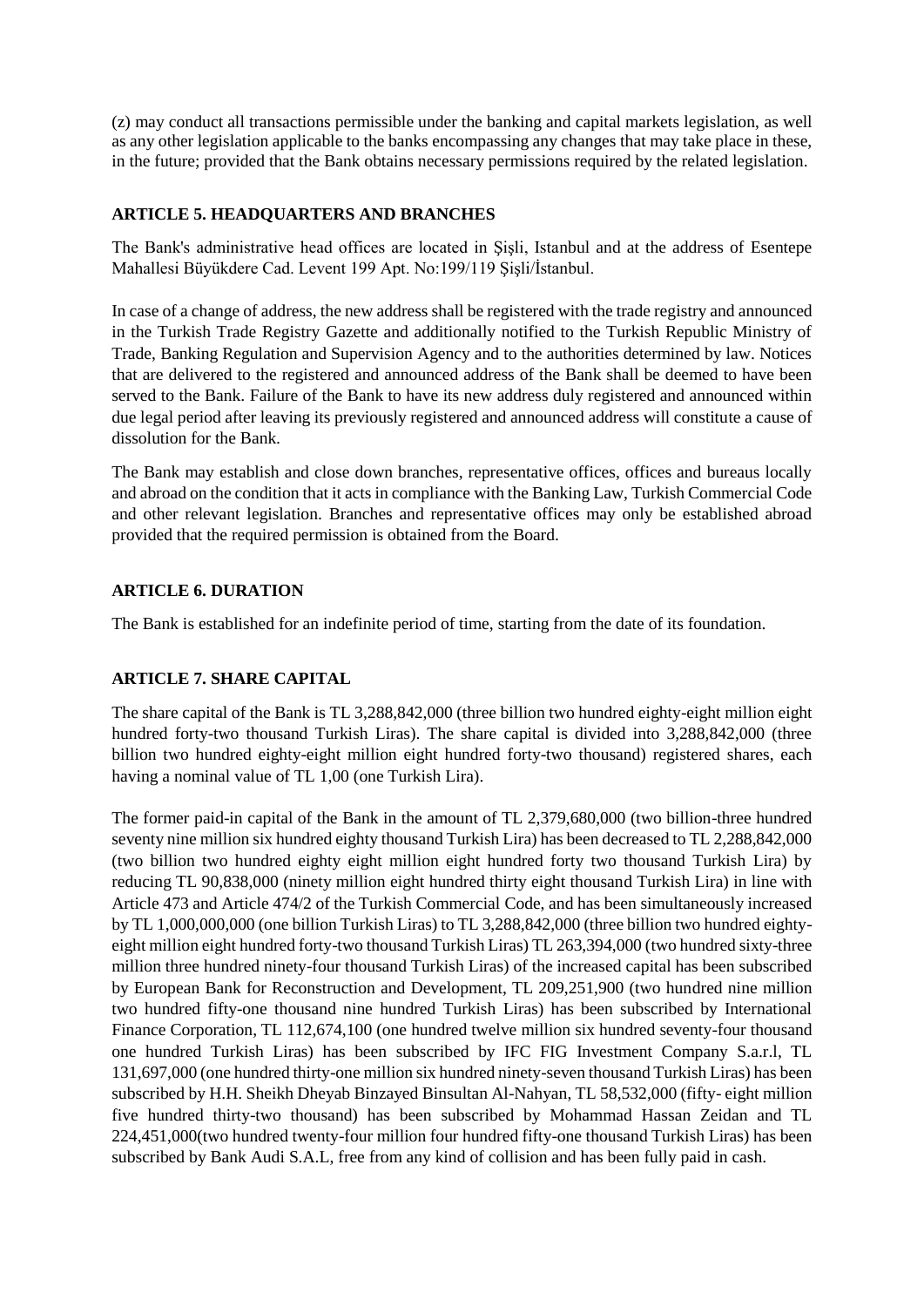| <b>Shareholders</b>          | <b>Number of Shares</b> | <b>Value of Shares (TL)</b> | <b>Shareholding</b><br>Percentage $(\% )$ |
|------------------------------|-------------------------|-----------------------------|-------------------------------------------|
| European Bank for            |                         |                             | 8,01                                      |
| Reconstruction and           | 263.394.000,00          | 263.394.000,00              |                                           |
| Development                  |                         |                             |                                           |
| <b>International Finance</b> | 209.251.900,00          | 209.251.900,00              | 6,36                                      |
| Corporation                  |                         |                             |                                           |
| <b>IFC FIG Investment</b>    | 112.674.100,00          | 112.674.100,00              | 3,43                                      |
| Company S.a.r.1              |                         |                             |                                           |
| H.H. Sheikh Dheyab           |                         |                             | 4,00                                      |
| <b>Binzayed Binsultan</b>    | 131.697.000,00          | 131.697.000,00              |                                           |
| Al-Nahyan                    |                         |                             |                                           |
| <b>Mohammed Hassan</b>       | 58.532.000,00           | 58.532.000,00               | 1,78                                      |
| Zeidan                       |                         |                             |                                           |
| Bank Audi S.A.L              | 2.513.293.000,00        | 2.513.293.000,00            | 76,42                                     |
| Total                        | 3.288.842.000,00        | 3.288.842.000,00            | 100,00                                    |

Capital of the Bank is shared among the shareholders as listed below:

# **ARTICLE 8. ISSUING OF SHARE CERTIFICATES**

Share certificates which are all in registered form, may be issued as printed denominations representing one or more shares by a resolution of the Board of Directors.

### **ARTICLE 9. TRANSFER OF SHARES**

The transfer of the shares shall be subject to and in compliance with the Turkish Commercial Code, Banking Law and other applicable laws and regulations in this matter.

In order for the transfer of capital shares or the temporary share certificates or the share certificates issued for capital shares to become effective for the Bank, transfer must be registered to the share ledger upon the affirmative resolution of the Board of Directors.

Share transfers, which are subject to the approval of the Banking Regulation and Supervision Agency in accordance with the Banking Law, may take place only if this permission is obtained. Share transfers that took place without approval will not be registered to the share ledger.

### **ARTICLE 10. GENERAL ASSEMBLY MEETINGS**

The Bank's General Assembly of Shareholders will meet ordinarily or extraordinarily with the procedure and quorum specified in the Turkish Commercial Code.

Ordinary meetings of the Bank's General Assembly of Shareholders will be held at least once a year within three months after the end of each yearly accounting period. Extraordinary meetings of the Bank's General Assembly of Shareholders may convene whenever it is required for the business of the Bank, in accordance with the provisions of Turkish Commercial Code and this Articles of Association.

Attendance to the General Assembly meetings in the electronic environment: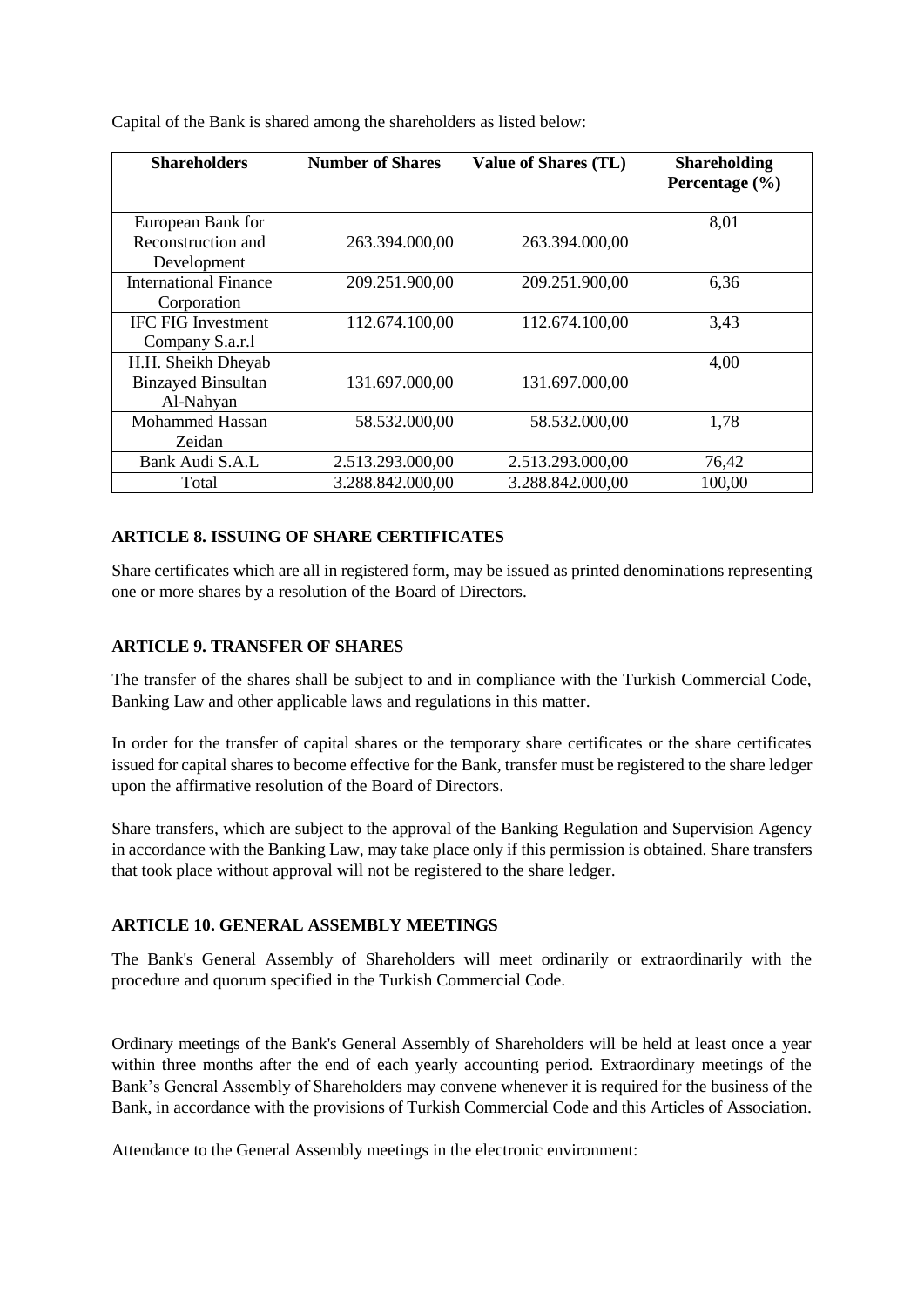The right holders eligible for attending the general assembly meetings of the Bank may attend these meetings in electronic environment as per article 1527 of Turkish Commercial Code. Pursuant to the provisions of the Regulation on the General Assembly Meetings to be Held in the Electronic Environment in Joint Stock Companies, the Bank may establish the electronic general assembly system, which will allow the holders of the right to attend the general assembly meetings, to state their opinion, to make suggestion and to vote in electronic environment and the Bank may further purchase service from the systems created for this purpose. As per this provision of the articles of association, the right holders and their representatives are allowed to use their rights stated in the provisions of said Regulation over the established system and in all general assembly meetings to be held.

# **ARTICLE 11. CALL FOR GENERAL ASSEMBLY MEETINGS**

Calls for ordinary or extraordinary meetings of the General Assembly of Shareholders will be made by the Board of Directors. The relevant provisions of Turkish Commercial Code are reserved.

Calls for the General Assembly meetings will be published and announced on the website of the Bank and in the Turkish Trade Registry Gazette at least twenty-one days prior to the date of meeting, excluding the announcement and meeting days.

The notices include the issues stated in the relevant regulation.

Place, date, time and agenda of the General Assembly meetings, the gazette in which the notices were published or will be published will further be notified to the shareholders by certified mail at least twenty-one days prior to the date of meeting. The relevant provisions of Turkish Commercial Code are reserved. The topics that are not included in the agenda shall not be discussed in the general assembly meeting and cannot be resolved. Exceptions stipulated under the Turkish Commercial Code are reserved.

If the necessary quorum for the General Assembly of Shareholders meeting is not met at the first meeting, then the call for the convention of the General Assembly of Shareholders shall be made again following the same procedure. Provisions in relation to the call for the convention of the second meeting that are stated under the announcement text for calling the first meeting are deemed invalid.

In the event where the General Assembly Meeting is postponed for one month pursuant to the decision of the chairman, in accordance with the request of minority as per Article 420 paragraph one, of the Turkish Commercial Code; the decision for the postponement of the General Assemble Meeting shall be announced in the Trade Registry Gazette and shall be published on the Bank's website no later than five days from the date of the decision. The postponed General Assembly shall be called to meeting once again pursuant to the same procedure to be held a month later.

# **ARTICLE 12. PLACE OF GENERAL ASSEMBLY MEETINGS**

The General Assembly of Shareholders will meet in the head offices of the Bank or at a convenient place in the city of the head offices of the Bank.

# **ARTICLE 13. MEETING AND DECISION QUORUMS OF GENERAL ASSEMBLY**

The meeting and decision quorum stipulated in the Turkish Commercial Code will be applicable in the General Assembly meetings.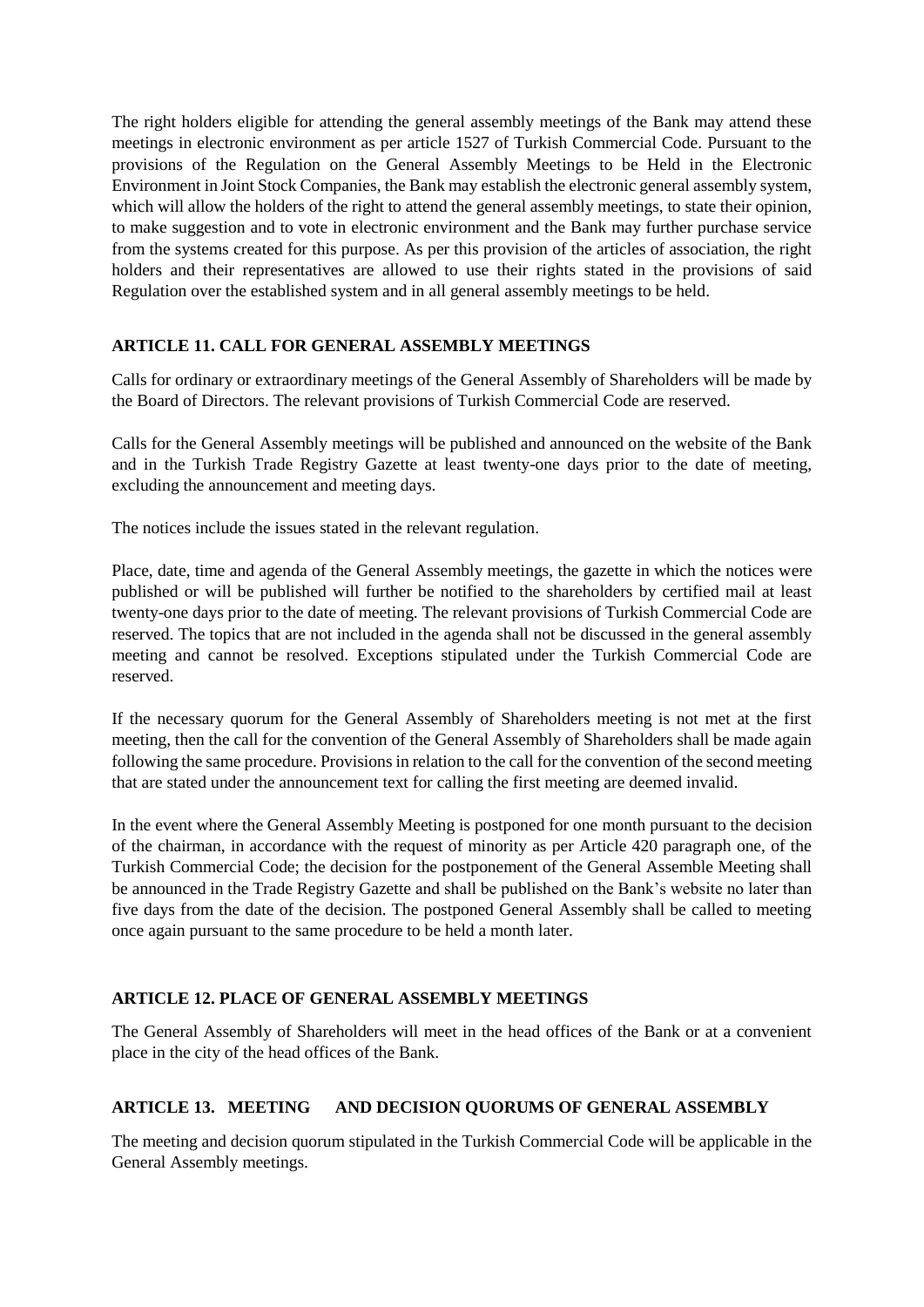# **ARTICLE 14. VOTING RIGHTS AND WORKING PRINCIPLES IN GENERAL ASSEMBLY MEETINGS**

Shareholders or their proxies present in the General Assembly meetings will have one vote for each share they hold or represent. Shareholders or their proxies may use their voting rights physically or electronically as long as they act in compliance with provision of the Turkish Commercial Code.

The rules concerning the working principles and procedures of General Assembly are determined with the internal directive prepared by Board of Directors in accordance with the relevant regulation and approved by the General Assembly.

### **ARTICLE 15. MANAGEMENT AND MINUTES OF GENERAL ASSEMBLY MEETINGS**

A representative from the Ministry of Trade of the Republic of Turkey is required to be present in the General Assembly meetings.

After confirming that the provisions under the Bank's Articles of Association herein and internal directive as well as the Turkish Commercial Code and other relevant regulation are fulfilled and confirmation of the meeting quorum by the representative from the Republic of Turkey, the Ministry of Trade, the meeting will be opened by the Chairman, Vice Chairman or a Member of the Board of Directors.

The meeting is managed by a chairman to be elected by General Assembly, who does not necessary bear the capacity as shareholder. The Chairman composes the chairmanship by determining the secretary and vote collector, if necessary. The Chairman may elect vice- chairman when necessary. The minutes is kept as per the provisions of Turkish Commercial Code and related regulation; signed by meeting chairmanship and the representative of Ministry of Trade.

Dissenting opinions of the ones opposing to the resolutions taken in the meeting, are reported to the minutes of dissent or the dissenting opinions, which are submitted in writing, are added to the minutes. Name and surname of the shareholder reporting the minute of dissent, are written onto the minute and it is stated that the minute of dissent is attached. The minute of dissent is signed by the chairman of the meeting and representative from Republic of Turkey, Ministry of Trade.

The meeting minutes are null and void unless they are duly signed by the representative from the Republic of Turkey, the Ministry of Trade and meeting chairmanship. Decisions of the General Assembly of Shareholders will be binding on the Bank and its bodies and on all shareholders whether they are present or absent in the meeting, and irrespective of consent, opposition or abstention of them.

The right of the shareholders to sue for and claim cancellation of the General Assembly decisions pursuant to the pertinent provisions of the Turkish Commercial Code is, however, reserved.

### **ARTICLE 16. BOARD OF DIRECTORS**

The Board of Directors is comprised of at least five members including the General Manager, to be elected by the General Assembly of Shareholders.

The General Manager of the Bank, who meets the qualifications set forth in the Banking Law and in his absence, the Deputy General Manager, who is appointed by the Board of Directors is a natural member of the Board of Directors.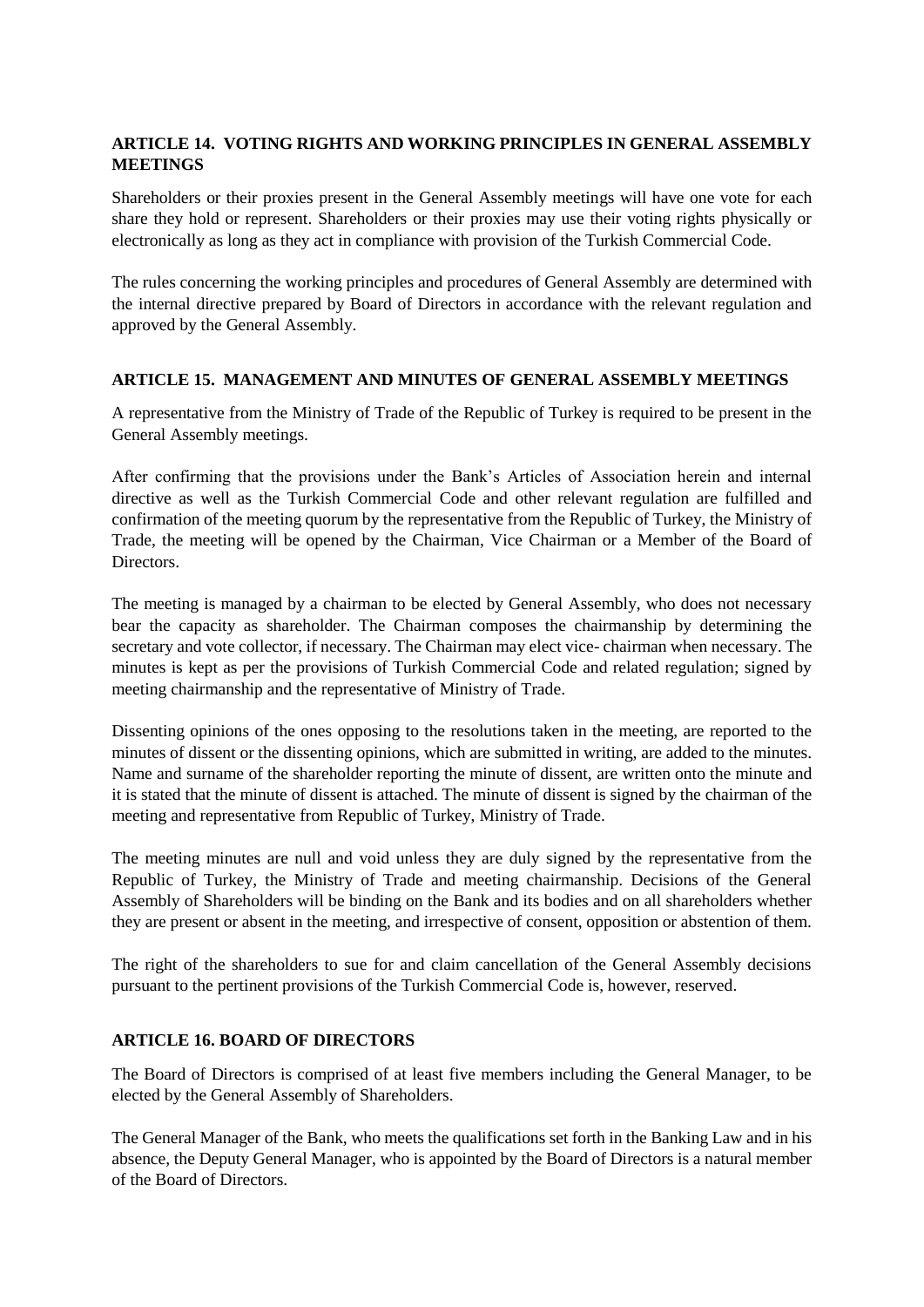Members of the Board of Directors shall be elected among the persons, who meet the qualifications set forth in the relevant provisions of Banking Law and Turkish Commercial Code.

## **ARTICLE 17. OATH AND DECLARATION OF PROPERTY BY THE BOARD MEMBERS**

Members of the Board of Directors shall not take office before taking an oath in the local Commercial Court after being elected or appointed to the Board of Directors.

Members of the Board of Directors and other Bank officers named in the Banking Law are required to make a declaration of property in accordance with the applicable laws.

# **ARTICLE 18. ALLOCATION OF DUTIES, MEETINGS AND DECISIONS OF THE BOARD OF DIRECTORS**

At the first meeting, which will be held following its election, the Board of Directors shall elect a Chairman among its members, and a Vice Chairman, who will assume chairmanship duties in the absence of the Chairman. The Chairman and the General Manager shall not be the same person.

The Board of Directors shall convene at times as necessitated by the Bank's businesses and transactions, upon invitation of the Chairman or Vice Chairman and at the head office of the Bank or at a convenient place in the city, where the Bank's head office is located, at another city or in a country other than Turkey, provided that a written notification is sent to the Members of the Board of Directors. The invitations to Board of Directors meetings may also be sent via electronic mail. The Board of Directors convenes with the quorums and procedures stipulated in the Turkish Commercial Code and takes decisions with the quorums and procedures stipulated in the Turkish Commercial Code.

If none of the Board Members requests the board meeting, then the Board Decisions may be taken by obtaining the written consent of the majority of the minimum total member number for one of the Board Member's notion on a certain subject and which is written in the resolution format. Submitting the same notion to all Board Members is a prerequisite for the validity of the decision to be taken in this way. The relevant provisions of the Turkish Commercial Code shall be abided by in respect thereof. Decisions of the Board of Directors will be inserted in the resolution book and duly signed.

As per the provisions of the Communiqué on the Board Meetings to be Held in the Electronic Environments Apart from the General Assemblies of Joint Stock Companies in the Commercial Partnerships, the Bank may establish the Electronic Meeting System, which will allow the holders of the right to attend the general assembly meetings, to state their opinion, to make suggestion and to vote in electronic environment and the Bank may also purchase service from the systems created for this purpose. In the meetings to be held, the right holders will be allowed to use their rights, which are stated in the relevant regulation under the provisions of the Communiqué, over the system installed or the system from which the support service is provided as per this provision herein.

### **ARTICLE 19. REPRESENTATION OF THE BANK**

The Bank is governed, represented and bound by the Board of Directors. The related provisions of the Banking Law, Turkish Commercial Code and the related legislation regarding representation authority of district and branch managers and the General Director to represent and bind the Bank, the provisions of the Turkish Commercial Code are reserved. Agreements, undertakings, documents, papers and deeds which are prepared in the name of the Bank, shall carry signature of the signatories under the title or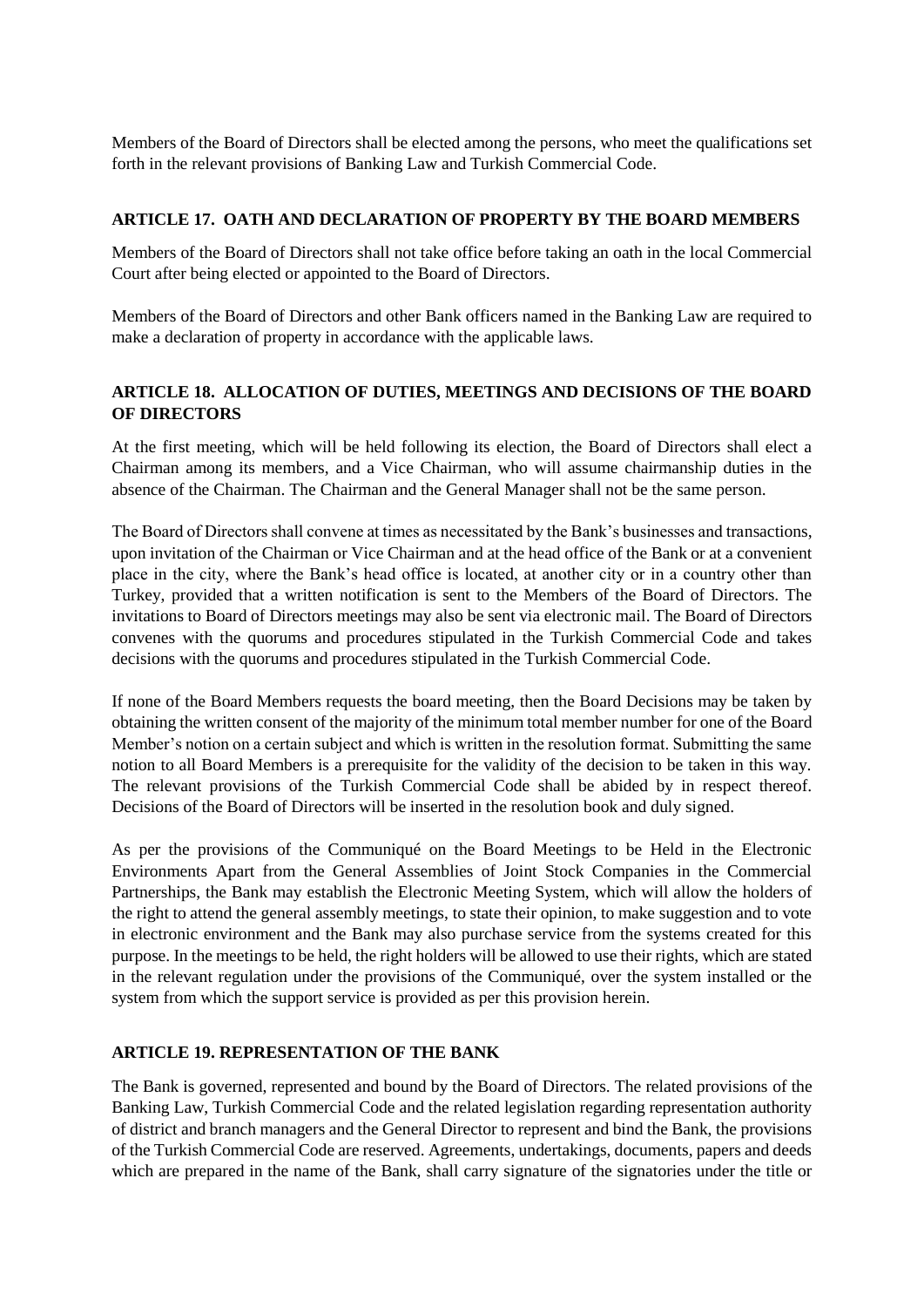stamp of the Bank showing the headquarters, registered chamber, trade registry number and registered website of the Bank whose degree, place and representation and binding authority has been determined by the Board of Directors and registered with the Trade Registry and announced in the Trade Registry Gazette in order to be valid and binding on the Bank.

Save for the provisions of the Banking Law numbered 5411 the Board of Directors may issue internal directives in order to fully or partially assign its managerial powers and responsibilities within the scope of article 367 of the Turkish Commercial Code to single member or multiple members of the board of directors or third persons along with the terms and conditions and the limitations it considers appropriate. The internal directive shall regulate the bank's management, identify the necessary tasks and indicate their respective positions. Save for the duties and powers exclusively belonging to the Board of Directors, the Board of Directors may transfer some of its duties and powers or some of the Bank's business if it deems necessary, to a single member or multiple members of the board of directors or third persons as managers by indicating executive members to observe how those assigned duties are being carried out. Other Board of Directors members may not be held responsible for the transactions within this scope. . Provision of article 375 of the Turkish Commercial Code is reserved.

# **ARTICLE 20. TERM OF OFFICE AND REMUNERATION OF THE MEMBERS OF THE BOARD OF DIRECTORS**

Members of the Board of Directors will be elected for a maximum term of office of three years. Any Director whose term of office is over may be re-elected. Term of office of the Directors will be determined by the General Assembly of Shareholders provided that the term of office does not exceed three years. In case of any vacancy occurs in the seats of Members of the Board of Directors before the end of their term of office, a new Member shall be appointed in accordance with the relevant provisions of Turkish Commercial Code. Should any vacancy occur in the board of directors for any reason stated under the Turkish Commercial Code, the remaining members of the board shall temporarily appoint another member to the vacant position pursuant to the provisions of the Turkish Commercial Code to act as a temporary Board member to be approved in the next General Assembly meeting. Such member of the Board shall serve until the next General Assembly meeting where the appointment shall be submitted to the General Assembly's approval and shall complete the term of office of the preceding member, if approved at the General Assembly meeting.

Members of the Board of Directors may be dismissed at any time by a decision of the General Assembly of Shareholders.

Financial rights shall be vested to the Board of Directors. The amount of such financial rights will be determined by the General Assembly. Such financial rights may be attendance fees, bonuses, premiums, the net period profit and yearly salaries.

# **ARTICLE 21. CREDIT COMMITTEE**

The power to open credits lies with the Board of Directors. The Board of Directors may transfer such power to the credit committee (hereinafter referred to as the "Credit Committee") or the general management, under the rules and procedures to be determined by the Board. The formation and working and decision making procedures of the Credit Committee are determined by the Board.

The Credit Committee shall consist of at least two members to be elected by the Board of Directors from among the Members of the Board of Directors meeting the qualifications determined by the Board with regards to the structuring of the Credit Committees, as well as the General Manager or the Deputy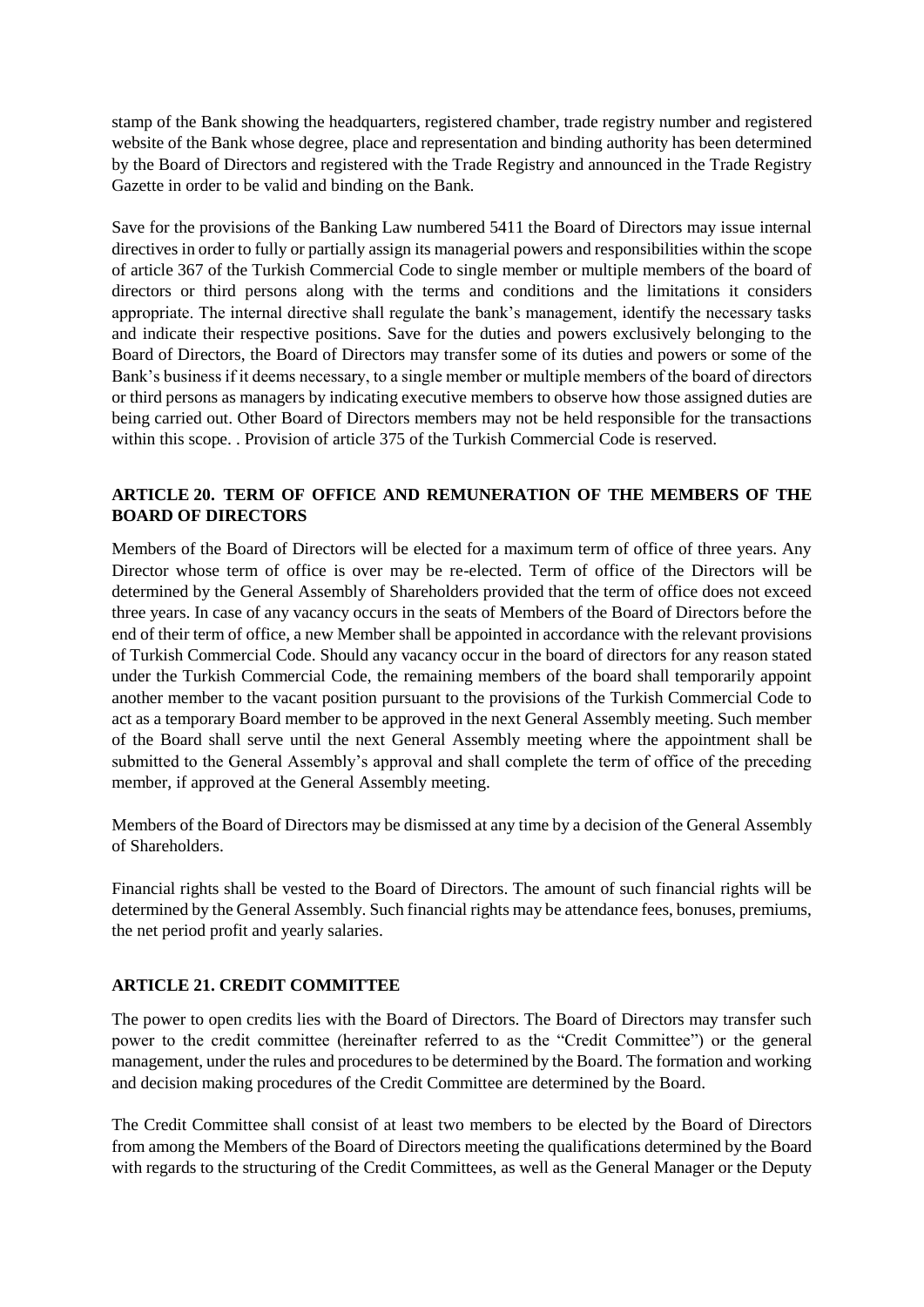General Manager. Two alternate members shall be elected in order to replace any member who could not attend a Credit Committee meeting. Two substitute members are selected among the board members who meet the requirements sought for the general manager except for the period to serve to replace the credit committee member who will not be able to attend any meeting. The affirmative vote of at least ¾ (three fourths) of the Members of the Board of Directors shall be required in election of members and alternate members of the Credit Committee.

The Credit Committee shall perform the duties mentioned in the Banking Law. The Credit Committee shall convene with the presence of all members and decisions taken unanimously by the Credit Committee shall be enforced directly and decisions taken by majority shall be enforced upon approval by the Board of Directors.

# **ARTICLE 22. AUDIT COMMITTEE**

The Board of Directors shall establish an audit committee (hereinafter referred to as the "Audit Committee") in compliance with the Banking Law and other relevant legislation and internal regulations.

The Audit Committee shall perform its duties in compliance with the applicable laws and internal rules.

The Board of Directors shall supervise and audit the decisions and activities of the Credit Committee.

Each of the Members of the Board of Directors is authorized to request information about activities of the Credit Committee and to make all kinds of audits deemed fit and necessary.

# **ARTICLE 23. OTHER COMMITTEES**

The Board of Directors may further appoint committees as stipulated in the Banking Law and other applicable laws and regulations, and may elect, replace or dismiss members of such committees. The formation of other committees, which must be established in accordance with the provisions of the Banking Law and the Turkish Commercial Code, and the principles of working and decision-making are determined in accordance with the relevant legislation.

Even if not specifically stipulated in the applicable laws, the Board of Directors may establish and abolish various other committees and commissions, and may elect, replace or dismiss members of such other committees and commissions, and may determine their powers, functions and responsibilities.

# **ARTICLE 24. GENERAL MANAGER, ASSISTANT GENERAL MANAGERS AND MANAGING DIRECTORS**

The General Assembly of Shareholders or the Board of Directors will appoint a General Manager and a sufficient number of Assistant General Managers bearing the qualifications specified in the Banking Law. Term of office of the General Manager and the Assistant General Managers is not limited by the term of office of the appointing Board of Directors.

The General Assembly of Shareholders or the Board of Directors may also appoint Managing Director(s) among the Members of the Board of Directors pursuant to the relevant provisions of the Turkish Commercial Code.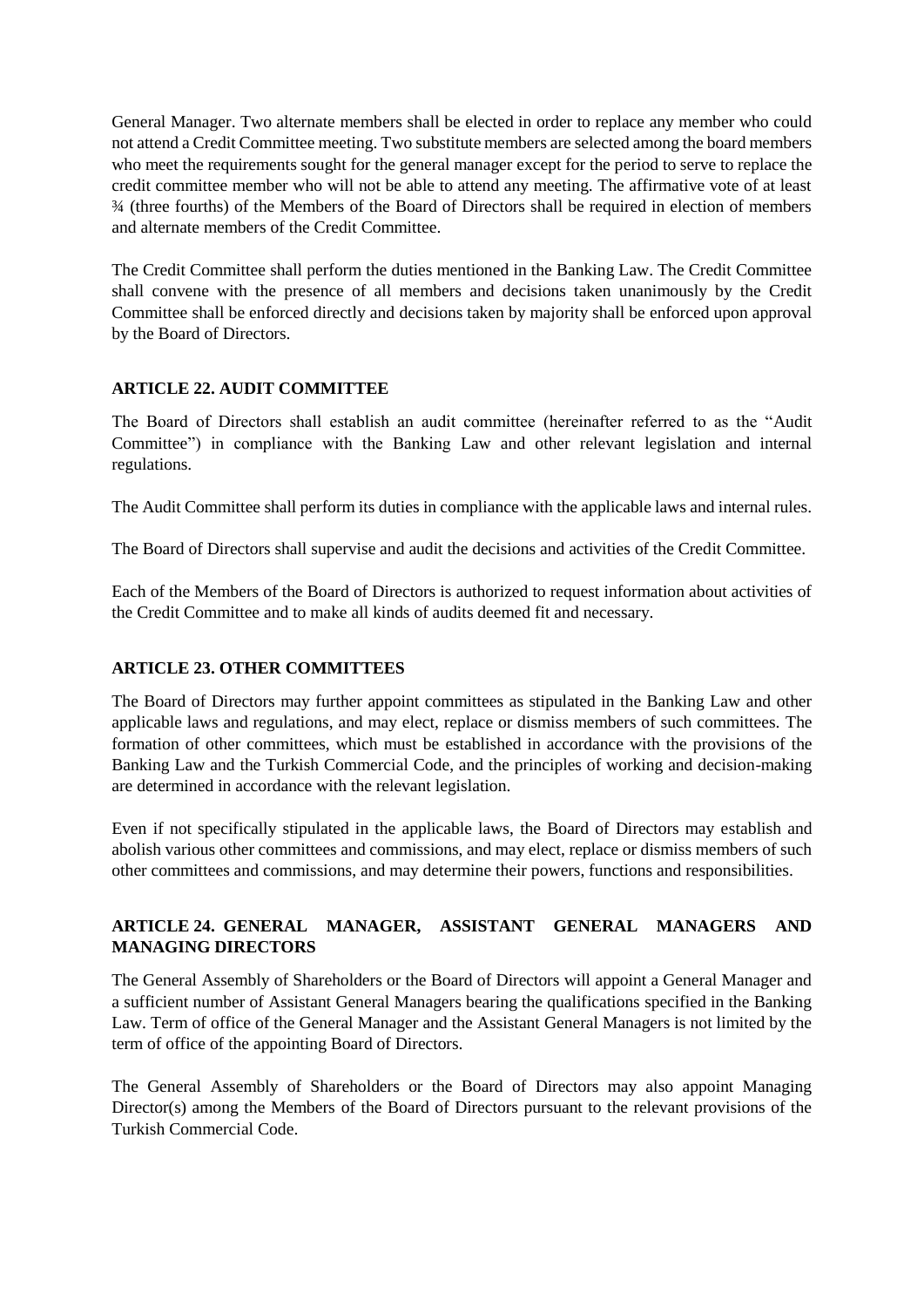Appointment, qualifications, powers, functions and responsibilities of the General Manager, the Assistant General Managers and Managing Directors will be subject to and governed by the pertinent provisions of the Turkish Commercial Code and the Banking Law.

## **ARTICLE 25. AUDIT**

Pursuant to the provisions of Banking Code and Turkish Commercial Code and relevant regulation concerning the joint stock companies, the Bank is audited by an independent audit firm to be elected by General Assembly. The independent audit firm is obliged and liable to issue reports specified in the Turkish Commercial Code, the Banking Law and other applicable laws, and present its reports to the Board of Directors and the Banking Regulation and Supervision Agency.

Term of office and remuneration of the independent audit firm are determined as per the provisions of relevant regulation.

# **ARTICLE 26. INTERNAL CONTROL, INTERNAL AUDIT AND RISK MANAGEMENT SYSTEM**

The Board of Directors shall establish Internal Control, Internal Audit and Risk Management Systems to perform duties in accordance with the principles determined by the Banking Regulation and Supervision Board.

### **ARTICLE 27. BANK INSPECTORS**

As part of the Internal Audit system of the Bank, a sufficient number of inspectors will be appointed in order to check compliance of the Bank's transactions with the banking principles, provisions of this Articles of Association and other applicable laws and regulations.

### **ARTICLE 28. ACCOUNTING PERIOD**

Accounting period of the Bank is the calendar year which commences on the 1st of January and ends on 31st of December, except for the initial accounting period which starts at the date of foundation of the Bank and ends on 31st of December of the first year.

# **ARTICLE 29. FINANCIAL STATEMENTS, BOARD OF DIRECTORS ACTIVITY REPORT AND AUDIT REPORTS**

At the end of each accounting period, the Board of Directors shall issue as an annual activity report containing financial statements (balance sheet, profit and loss statement etc.), summary of the board of directors report and independent audit report as well other required content in accordance with the Banking Law. Financial Statements, Board of Directors' annual activity report, audit firm reports and dividend distribution proposal of the Board of Directors will be made available in the head office and branches of the Bank for inspection of the shareholders at least fifteen days prior to the annual ordinary meeting of the General Assembly of Shareholders.

# **ARTICLE 30. CALCULATION OF THE NET PROFIT**

Net profit of the Bank is the gross income calculated at the end of each accounting period, minus all kinds of expenses paid or payable by the Bank.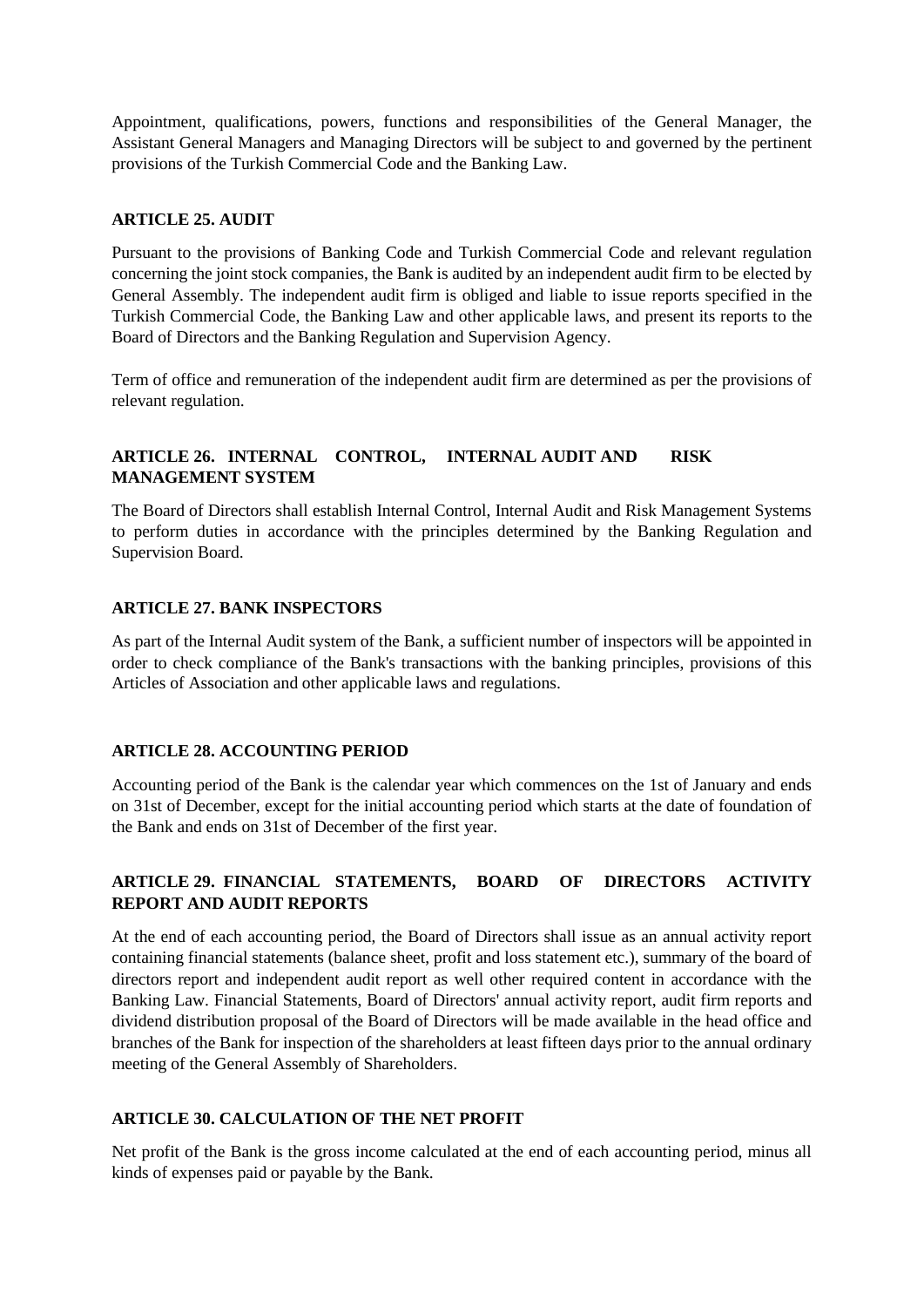# **ARTICLE 31. ALLOCATION AND DISTRIBUTION OF NET PROFIT**

The provisions of Turkish Commercial Code, Banking Law and related regulation are abided by for the amounts to be allocated from the net profit of the Bank and will be allocated and distributed as follows:

(a) Until 5% of the annual profit reaches to the 20% of the paid capital, it will be set aside as legal reserve.

(b) Dividend at the rate of 5% will be paid to shareholders.

(c) After the dividend at the rate of 5% is paid to shareholders, 10% of the total amount to be distributed to persons, who will receive share from the profit, will also be added to legal reserves.

(d) Dividends may be paid only out of the net profit and the free legal reserves set aside. No dividend may be distributed unless and until the legal reserves referred to in this Article are set aside.

# **ARTICLE 32. TIME FOR DISTRIBUTION OF PROFITS AND PROCEDURES TO BE RESPECTED**

The General Assembly of Shareholders will, upon proposal of the Board of Directors, decide the date as well as the procedures to be respected for payment to the shareholders of the distributable profit determined in accordance with the provisions of Article 31 of this Articles of Association.

Dividends distributed in accordance with the provisions of this Articles of Association cannot be demanded to be refunded. Relevant provisions of the Turkish Commercial Code are reserved.

## **ARTICLE 33. RESERVES**

The Bank may resolve to set aside reserve other than stated in the Article 31 herein upon Board of Directors' Decision.

# **ARTICLE 34. ANNOUNCEMENTS**

Unless otherwise specifically ordered by the laws and without prejudice to the law provisions ordering announcements in the Turkish Trade Registry Gazette and website, the announcements of the Bank will be placed in daily newspapers being published in the city of the head offices of the Bank, in conformity with the legal periods.

## **ARTICLE 35. ANNUAL REPORTS**

The Bank will send a sufficient number of copies of the yearly Board of Directors' activity report along with the independent auditor's report and other necessary financial reports, as well as the list of attendants for General Assembly to the Ministry of Trade within one month following the meeting of the General Assembly of Shareholders, or may submit them to the representative from the Ministry of Trade present in the meeting.

Pursuant to the Banking Law, one copy of each of the approved financial reports are required to be delivered to the Banking Regulation and Supervision Agency, the Central Bank of the Republic of Turkey and the Ministry of Trade within the statutory periods set forth in the relevant laws and regulations after the date of the meeting of the General Assembly of Shareholders.